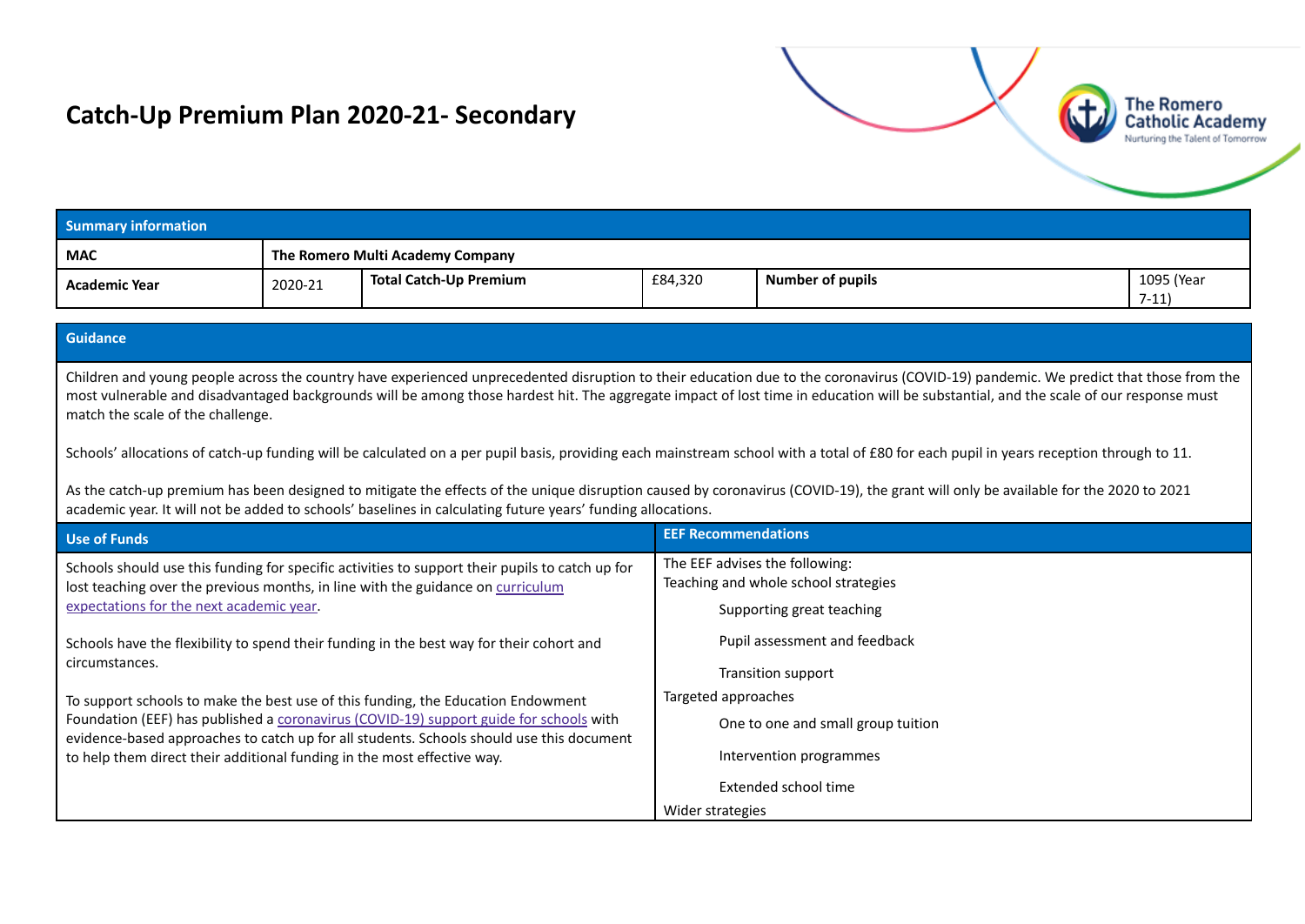| Supporting parent and carers |
|------------------------------|
| Access to technology         |
| Summer support               |

#### **MAC Strategy**

A working party for the MAC is undertaking the planning and use of the funding. Barriers to learning are being identified at school and MAC wide level. Bespoke support for pupils is being identified by need and planned to ensure measurable impact can be captured. A detailed planning and impact document will be produced to share at Board, Core Committee and LAC levels.

## **Identified impact of lockdown**

All schools identified the impact of the lockdown on our children since March 2020 based on: "A Recovery Curriculum: Loss and Life for our children and schools post **pandemic', Carpenter and Carpenter (2020)**

The questions below, based on the 5 levers, helped us identify the support our recovery curriculum requires:

- RELATIONSHIPS "We can't expect our students to return joyfully, and many of the relationships that were thriving, may need to be invested in and restored"
- COMMUNITY "We need to listen to what has happened, and understand the needs of our community and engage them in the transitioning of learning back into school"
- TRANSPARENT CURRICULUM "All will feel like they have lost time in learning and we must show them that we are addressing these gaps… to heal the sense of loss."
- MEGACOGNITION "Students will have been learning in different ways. It is vital that we make the skills for learning in a school environment explicit to our students to reskill and rebuild their confidence as learners"
- SPACE "To be, to rediscover self, and to find their voice on learning. It is only natural that we all work at an incredible pace to make sure this group of learners are not disadvantaged against their peers, providing opportunity and exploration alongside the intensity of our expectations"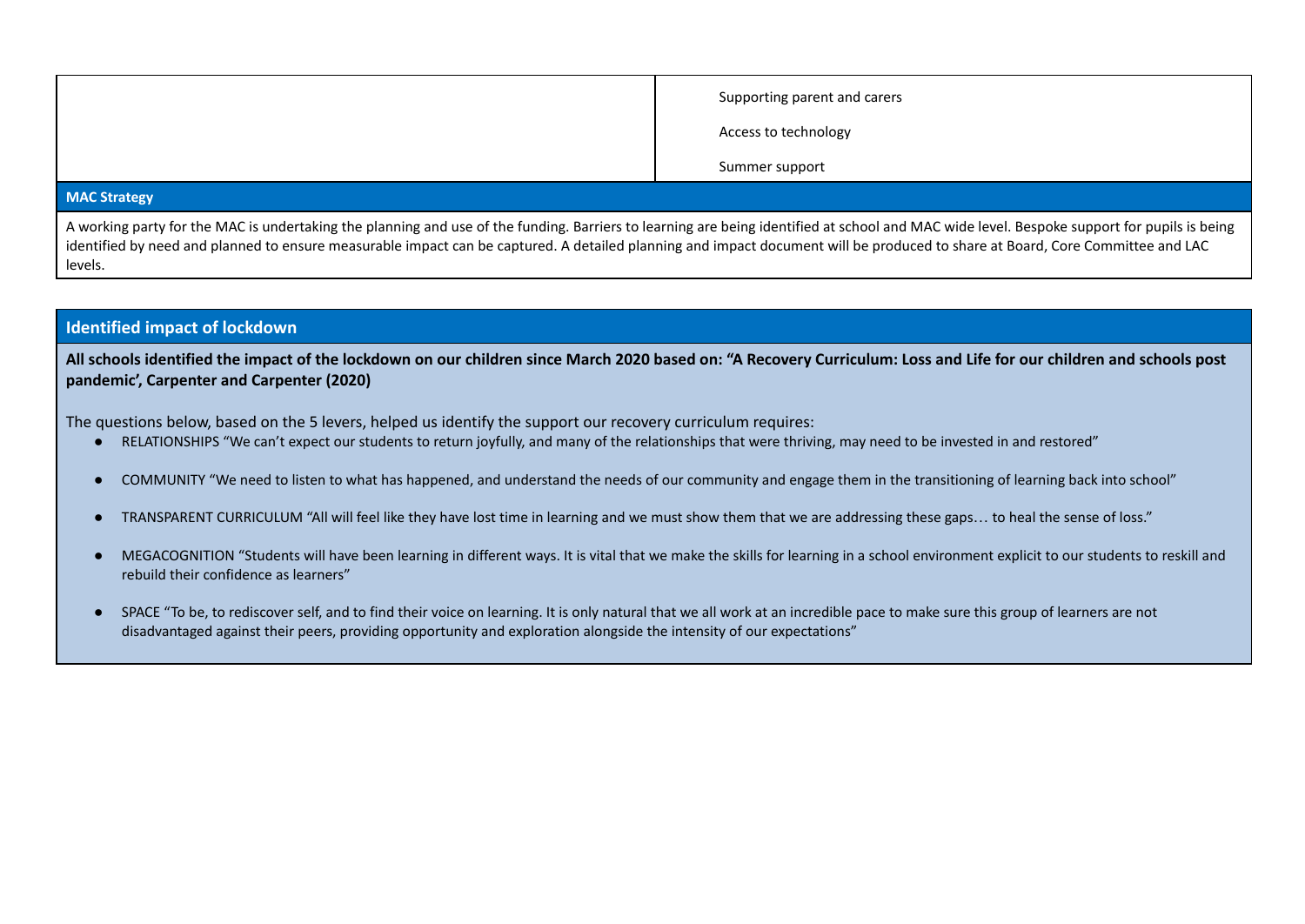## **Planned expenditure -** The headings below are grouped into the categories outlined in the Education Endowment Foundation's coronavirus support guide for schools)

#### **i. Teaching and whole-school strategies**

| <b>Desired outcome</b>                                                                                                                                                                                  | Chosen approach and anticipated cost                         | Impact (once reviewed)                                                                                                                                                                                                                                                                                                                                                                                                                                                                                                                                                                                                                                                                                                                                                                                                                                                                                                                                                                                                                                                                                                                                                                                                                                                                                                            | <b>Review date</b>                                                                                                                                                                                                                                                                           |
|---------------------------------------------------------------------------------------------------------------------------------------------------------------------------------------------------------|--------------------------------------------------------------|-----------------------------------------------------------------------------------------------------------------------------------------------------------------------------------------------------------------------------------------------------------------------------------------------------------------------------------------------------------------------------------------------------------------------------------------------------------------------------------------------------------------------------------------------------------------------------------------------------------------------------------------------------------------------------------------------------------------------------------------------------------------------------------------------------------------------------------------------------------------------------------------------------------------------------------------------------------------------------------------------------------------------------------------------------------------------------------------------------------------------------------------------------------------------------------------------------------------------------------------------------------------------------------------------------------------------------------|----------------------------------------------------------------------------------------------------------------------------------------------------------------------------------------------------------------------------------------------------------------------------------------------|
| Literacy / Numeracy<br>GL assessment used to identify levels in<br>numeracy and literacy in order to<br>baseline Year 7 cohort.<br>Significant gaps to be addressed<br>through intervention programmes. | <b>NGRT (£5601.60)</b><br><b>GL Maths Assessment (£3690)</b> | Autumn Term:<br>Year 7<br>All year 7 students completed the NGRT test to obtain a<br>reading and spelling age. This identified that 79 students<br>were not secondary ready, as their spelling and/or<br>reading ages were below 10 years. During the Spring<br>term these students will receive intervention to improve<br>their reading and/or spelling ages, so they can access<br>the secondary curriculum. These interventions will be<br>carried out by the Trinity team and EAL team.<br>29 SEND students in Year 7 require intense<br>$\bullet$<br>intervention for either reading, spelling or both<br>(break down = 8 spelling, 4 reading, 17 both). They<br>have reading and/or spelling ages below age 10<br>years.<br>36 students in Year 7 are below secondary ready<br>(break down = 7 spelling, 14 reading, 15 both). They<br>have reading and/or spelling ages below age 10<br>years. These students are not currently identified as<br>SEND or EAL.<br>14 EAL students in Year 7 require intense<br>intervention for either reading, spelling or both<br>(break down = 4 spelling, 5 reading, 5 both). They<br>have reading and/or spelling ages below age 10<br>years.<br><b>Spring Term</b><br>Students identified were given intervention, either<br>toe by toe, precision teaching or stairway to spelling. | All year 7 students<br>carried out the NGRT<br>test during the Autumn<br>term and then were<br>retested during the<br>Summer term. Those<br>identified as not being<br>secondary ready had<br>interventions to close<br>gaps.<br>68% improved reading<br>age<br>77% improved spelling<br>age |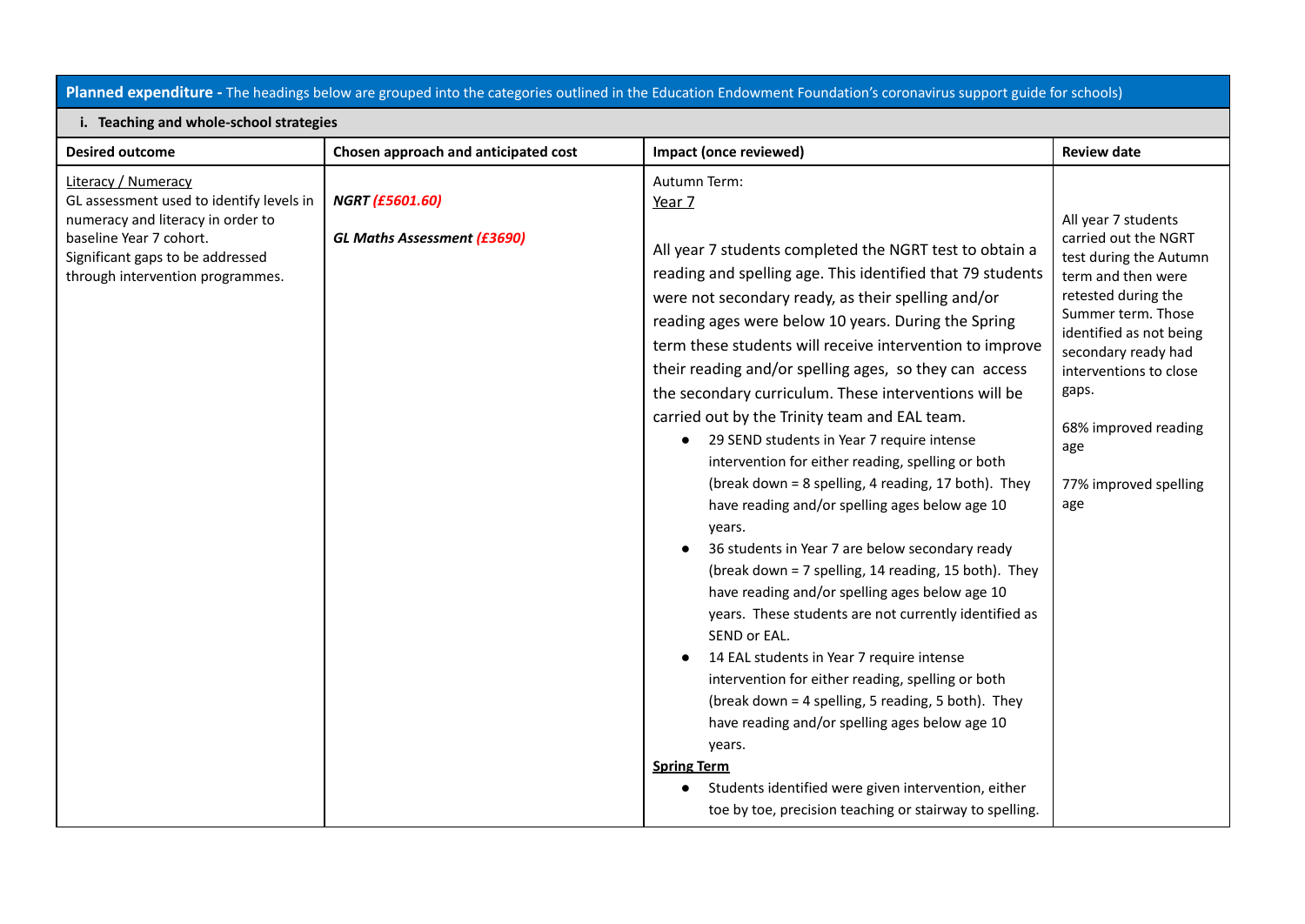|                                                                                                                                                                                                                                                                                                                                                                                                         |                                                                                                                                                                                                                                                                                              | They had a number of 20 minute sessions per week,<br>with a HLTA.<br><b>Summer Term</b><br>Students continued with interventions<br>NGRT was carried out again at the end of the term<br>and these results were analysed.                                                                                                                                                                                                                                                                                                                                                                                                                                                    |                                              |
|---------------------------------------------------------------------------------------------------------------------------------------------------------------------------------------------------------------------------------------------------------------------------------------------------------------------------------------------------------------------------------------------------------|----------------------------------------------------------------------------------------------------------------------------------------------------------------------------------------------------------------------------------------------------------------------------------------------|------------------------------------------------------------------------------------------------------------------------------------------------------------------------------------------------------------------------------------------------------------------------------------------------------------------------------------------------------------------------------------------------------------------------------------------------------------------------------------------------------------------------------------------------------------------------------------------------------------------------------------------------------------------------------|----------------------------------------------|
| <b>Student Wellbeing</b><br>The physical and mental wellbeing of<br>students has likely declined during<br>lockdown (as per EEF, OfSted).<br>A programme of sports related<br>activities to be launched as a post<br>school provision with all students<br>encouraged to attend their year group<br>provision. Increased physical activity<br>proven to have positive mental<br>wellbeing implications. | A qualified sports coach will be contracted to<br>provide provision appropriate to age group<br>and fitness levels.<br>Spring term, 2 hours per week, for 13 weeks.<br>at £50 per hour = £1300<br>Summer term, 2 hours per week, for 13 weeks.<br>at £50 per hour = £1300<br>Total = $£2600$ | To be started during the summer term.<br>Basketball Coaching (£35 per session, 2 hours per<br>$\bullet$<br>week) - 4 hours per week, 2 hours free, 2 hours costed<br>Friday Year 11 p4 - 20 students (10 boys/10 girls varies in<br>terms of students)<br>Friday after school- 10 students (5 EAL, 1 PP)<br>Summer term second half - 80 students have accessed over<br>both key stages<br>• Tennis Coaching (£35 per session)<br>Wednesday after school - 4-12 students attending weekly<br>• Wasps (no cost)<br>120 students over 2 lessons and 10 attending the after school<br>session                                                                                   | Summer term                                  |
| Leadership of Remote Learning<br>Responsibility for developing the<br>school's strategic approach to remote<br>learning and ensuring staff are<br>equipped to deliver a remote learning<br>provision when required.                                                                                                                                                                                     | Teaching and Learning responsibility post for a<br>fixed term until August 2021. (TLR 2b =<br>£5,205.41)                                                                                                                                                                                     | Post started at the end of the Autumn term<br><b>Spring Term</b><br>Ensured all students who were isolating had access to work<br>either via google platform or paper packs.<br>Allocated 148 DFE devices and 8 dominated devices during<br>recent school closures.<br>Planned and uploaded a range of CPD material to support<br>staff deliver remote learning.<br>Link with parents via virtual learning email to answer any<br>queries<br>Completed website compliance for remote learning<br>Since school has opened, an additional 18 DFE devices have<br>been given out for periods of isolation and students with<br>injury, to support with access to the curriculum | Ongoing throughout the<br>year<br>£17,097.01 |
| <b>Total budgeted cost</b>                                                                                                                                                                                                                                                                                                                                                                              |                                                                                                                                                                                                                                                                                              |                                                                                                                                                                                                                                                                                                                                                                                                                                                                                                                                                                                                                                                                              |                                              |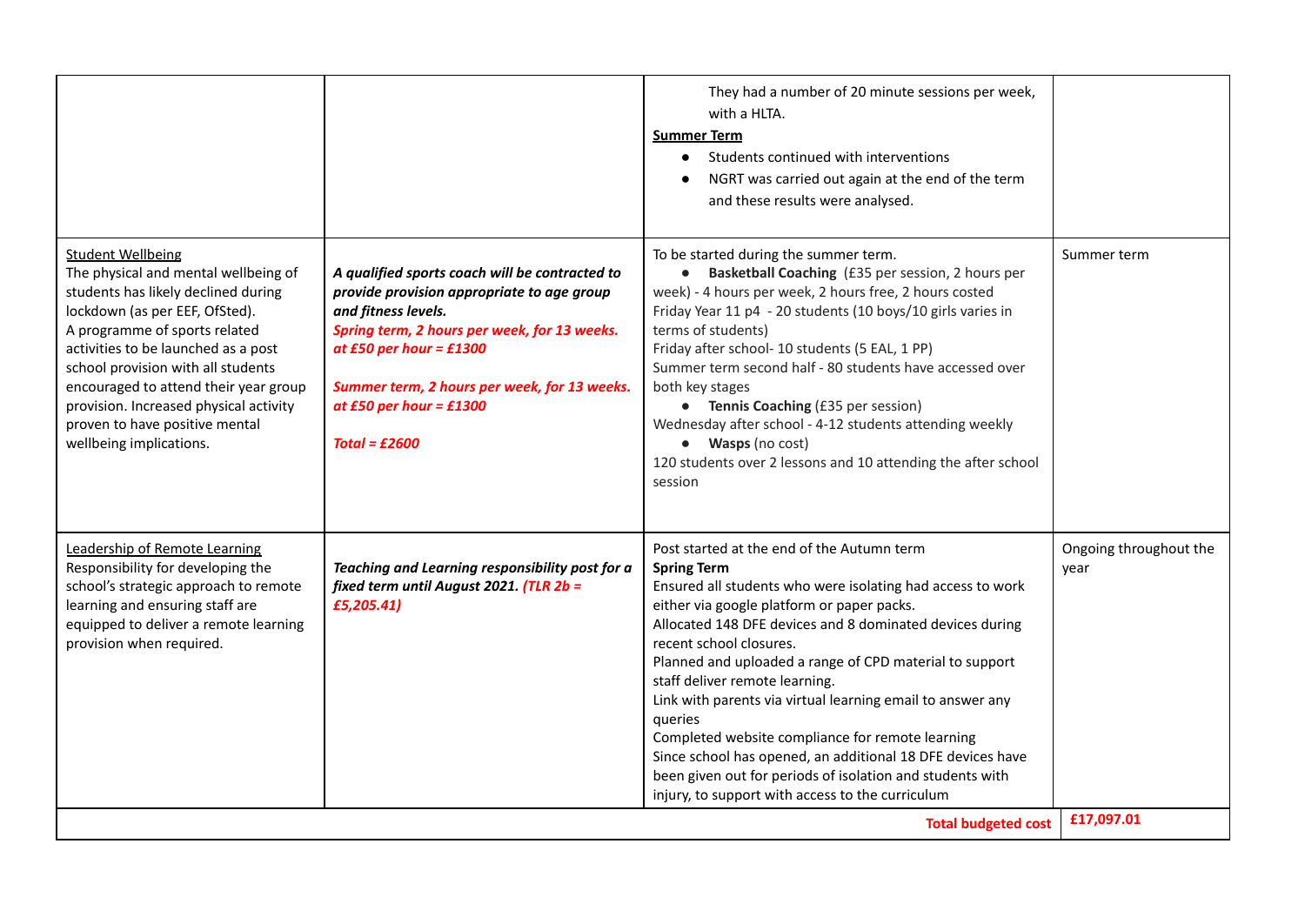| <b>Targeted approaches</b><br>ii.                                                                                                                                                              |                                                                                               |                                                                                                                                                                                                                                                                                                                                                                                                                                                                                                                                                                                                                                                                                                                                                                                                                                         |                    |  |  |
|------------------------------------------------------------------------------------------------------------------------------------------------------------------------------------------------|-----------------------------------------------------------------------------------------------|-----------------------------------------------------------------------------------------------------------------------------------------------------------------------------------------------------------------------------------------------------------------------------------------------------------------------------------------------------------------------------------------------------------------------------------------------------------------------------------------------------------------------------------------------------------------------------------------------------------------------------------------------------------------------------------------------------------------------------------------------------------------------------------------------------------------------------------------|--------------------|--|--|
| <b>Desired outcome</b>                                                                                                                                                                         | Chosen action/approach                                                                        | Impact (once reviewed)                                                                                                                                                                                                                                                                                                                                                                                                                                                                                                                                                                                                                                                                                                                                                                                                                  | <b>Review date</b> |  |  |
| Intervention programme<br>Students identified through GL<br>Assessments to receive support in<br>diminishing gaps in learning, through a<br>package of trademarked, tailored<br>interventions. | Targeted intervention HLTA delivery (2 x £1720<br>$= 34,410$<br>(GL assessments costed above) | Spring term and continued into summer term - 1 HLTAs to<br>support with behaviour<br>The HLTA supported with key worker students during the<br>school closure and then when school returned supported<br>with movement around the site. They have selected students<br>they work for mentoring.<br>The impact so far is:<br>• 80% of those being mentored had a reduction in the<br>behaviour incidents logged, and on average this<br>reduction is 60%<br>100% have received achievement points<br>100% of students have had a reduction in II visits,<br>since mentoring has begun. 20% of students<br>mentored have had no visits to II since school<br>reopened in March. 60% of students the reduction<br>has been by 60%<br>60% of students have had a reduction in the number<br>of hotspots called, 40% have remained the same. |                    |  |  |
| Mental Health support<br>2 X Staff trained and resources<br>provided by MIND to deliver anxiety<br>group sessions on a 5 week                                                                  | Course and resources from MIND (£0)<br>Staff costs -                                          | <b>Autumn Term</b><br>25 students completed the programme.<br>$Y7 - 5$                                                                                                                                                                                                                                                                                                                                                                                                                                                                                                                                                                                                                                                                                                                                                                  | Termly             |  |  |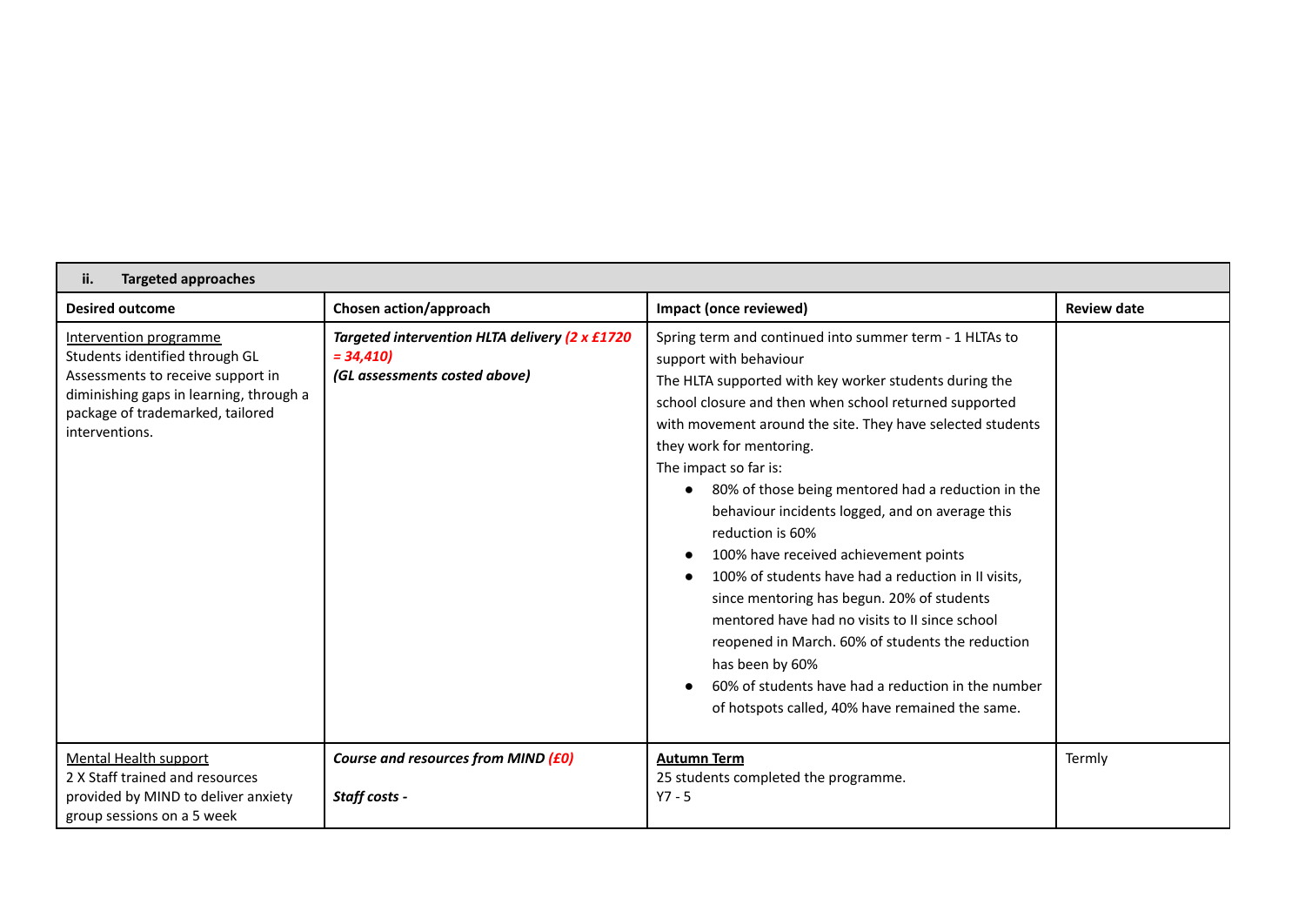| programme. Programmes will run<br>throughout the year to maximise<br>number of students supported. | (staff 1: 36 weeks, 4 hours per week =<br>£2,338.56 based on £16.24 per hour)<br>(staff 2:wage covered in PP)<br>Total: £2,338.56 | Y8 - 6 This was stopped after three weeks due to year 8<br>isolation periods.<br>$Y10 - 6$<br>Y11 - 7 - however due to the amount of isolation periods and<br>then year 11 mock exams, the year 11 students asked for the<br>course to resume after the christmas holidays - however I was<br>still seeing some of the students on a one to one basis and<br>have continued through lock down via video call.<br>The students have start questions and the same set of ending<br>questions. These questions relate to their feelings and are<br>marked on a scale of "none of the time, rarely, some of the<br>time, often and most of the time"<br>The year 7 and Year 10 students who have completed the<br>course have all scaled up on most of their ending questions -<br>to show positive results.<br>Other results have shown where a student had varied<br>answers in feelings with the starter questions, by week five<br>the student had a consistent "Often" and "Most of the Time"<br>answer showing positive outcomes.<br>When students were asked what they liked about the sessions<br>on the ending questionnaire - they left feedback of<br>"peaceful", "I was able to talk about my worries", "Relaxing",<br>"safe environment", "it was clear" and "good examples"<br><b>Spring term</b><br>During school closures, 4 students received 1:1 support within<br>school. Once school returned 42 students identified as<br>needing support. After 1:1 meetings, 15 students out on the<br>mind course and 12 referrals made to a range of agencies.<br><b>Summer term</b><br>1st half term of summer term<br>56 students completed the MIND course, out of this 56 3 alos |  |
|----------------------------------------------------------------------------------------------------|-----------------------------------------------------------------------------------------------------------------------------------|-------------------------------------------------------------------------------------------------------------------------------------------------------------------------------------------------------------------------------------------------------------------------------------------------------------------------------------------------------------------------------------------------------------------------------------------------------------------------------------------------------------------------------------------------------------------------------------------------------------------------------------------------------------------------------------------------------------------------------------------------------------------------------------------------------------------------------------------------------------------------------------------------------------------------------------------------------------------------------------------------------------------------------------------------------------------------------------------------------------------------------------------------------------------------------------------------------------------------------------------------------------------------------------------------------------------------------------------------------------------------------------------------------------------------------------------------------------------------------------------------------------------------------------------------------------------------------------------------------------------------------------------------------------------------------------------|--|
|                                                                                                    |                                                                                                                                   | had self-esteem and 3 1:1 sessions<br>Final evaluation: 'course was relaxing' and 'explained why I<br>feel the way I do'                                                                                                                                                                                                                                                                                                                                                                                                                                                                                                                                                                                                                                                                                                                                                                                                                                                                                                                                                                                                                                                                                                                                                                                                                                                                                                                                                                                                                                                                                                                                                                  |  |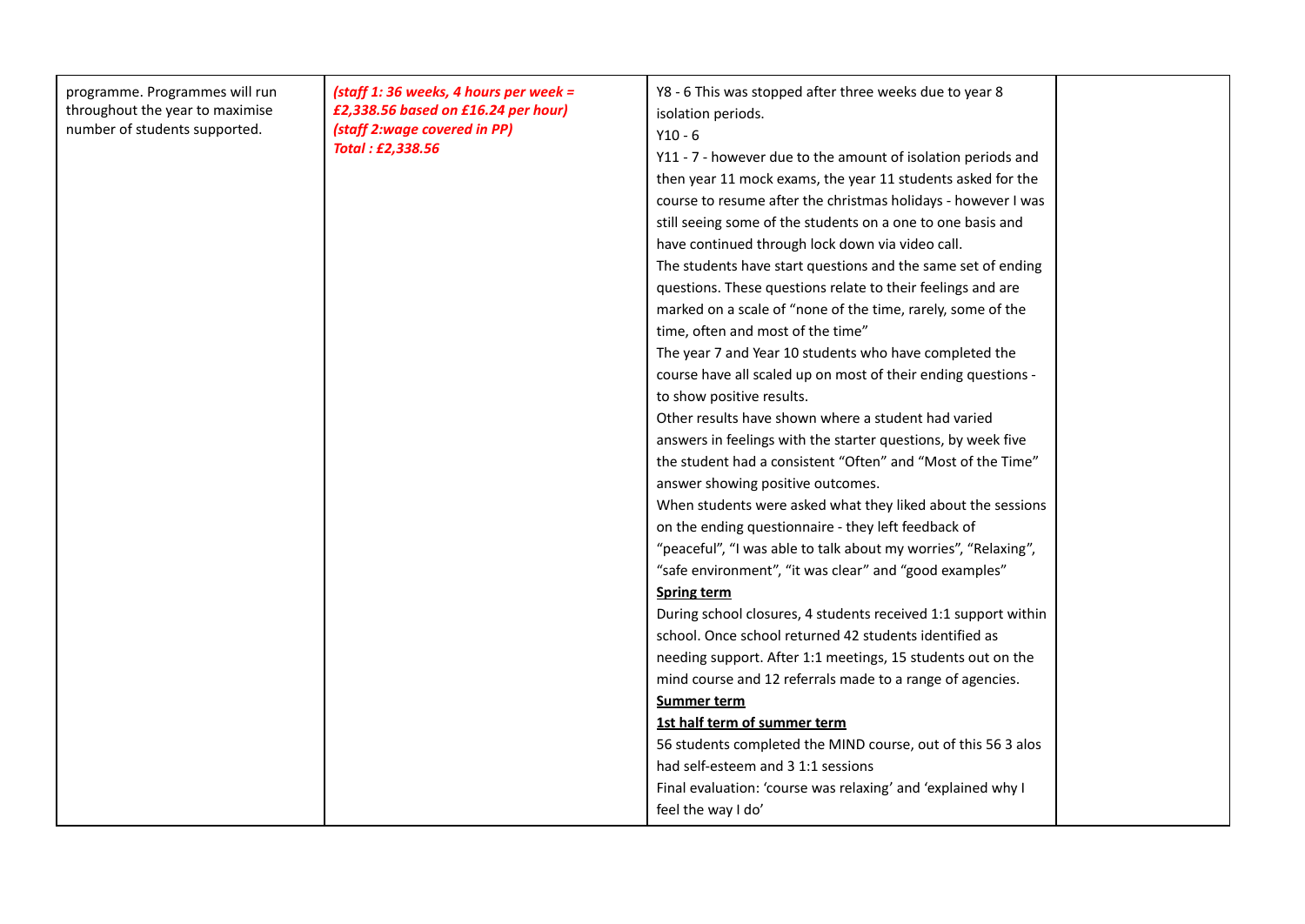|                                                                                                                                                                                                                                                                                                                                                                                                                            |                                                                                                                                    | end of the course.<br>students - eg SEND, CAMHS and RISE<br>2nd half term or summer term                                                                                                                             | There has been a positive uplift from the questionnaire the<br>students completed at the beginning and then again at the<br>Because of the course further support can be identified for<br>9 students to complete the MIND course<br>9 students to complete self-esteem course<br>9 students to have 1:1 sessions, 5 week mental health plan |                            |             |
|----------------------------------------------------------------------------------------------------------------------------------------------------------------------------------------------------------------------------------------------------------------------------------------------------------------------------------------------------------------------------------------------------------------------------|------------------------------------------------------------------------------------------------------------------------------------|----------------------------------------------------------------------------------------------------------------------------------------------------------------------------------------------------------------------|----------------------------------------------------------------------------------------------------------------------------------------------------------------------------------------------------------------------------------------------------------------------------------------------------------------------------------------------|----------------------------|-------------|
| Additional Maths / English Support<br>Identified Year 11 students on grade<br>3/4 border in Maths and/or English to<br>receive additional support in order to<br>ensure content covered through<br>lockdown is reviewed.<br>Identified students in years 8 and 9 to<br>receive specific CPG catch up<br>intervention booklets. The subjects<br>covered are maths, english, science, a<br>spelling workbook and grammar one | Pet Xi to be contracted to provide 10 Saturday<br>sessions for up to 40 students focussing on<br><b>English and Maths (£16000)</b> | PET XI:<br>44 students involved<br>Above track<br>On Track<br>Below                                                                                                                                                  | Eng<br>10%<br>60%<br>30%                                                                                                                                                                                                                                                                                                                     | Maths<br>0%<br>53%<br>47%  | Autumn term |
|                                                                                                                                                                                                                                                                                                                                                                                                                            | CPG KS3 catch up bundle - £12 per bundle<br>Year 8 - 75 bundles<br>Year 9 - 75 bundles<br><b>Total cost: £1800</b>                 | Students who received the bundles:<br>English: 86% are either on or above target or within 10%<br>Maths: 77% are either on or above target or within 10%<br>Science: 86% are either on or above target or within 10% |                                                                                                                                                                                                                                                                                                                                              |                            | Summer term |
|                                                                                                                                                                                                                                                                                                                                                                                                                            |                                                                                                                                    |                                                                                                                                                                                                                      |                                                                                                                                                                                                                                                                                                                                              | <b>Total budgeted cost</b> | £54.548.56  |